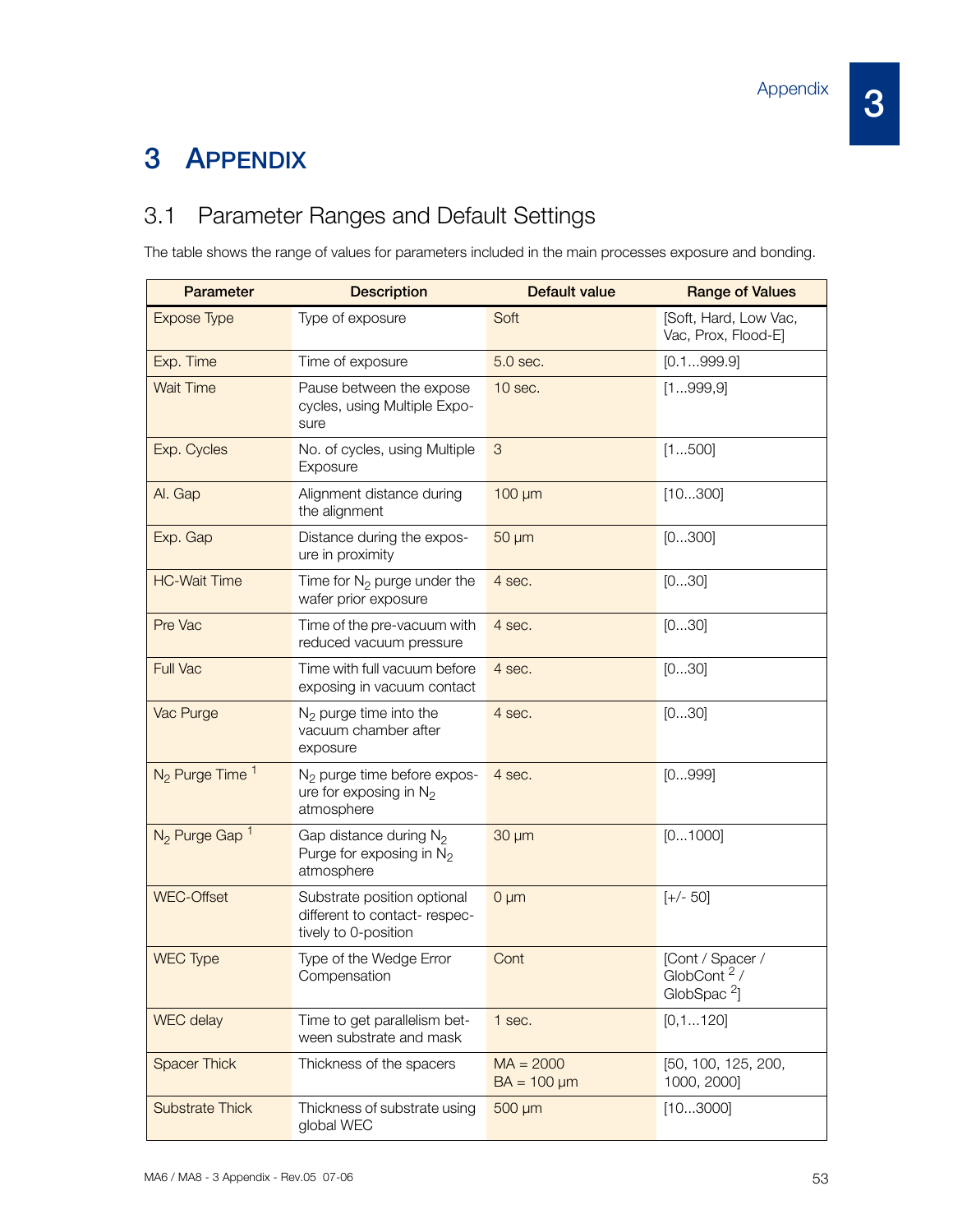3

| <b>Parameter</b>              | <b>Description</b>                                                  | Default value | <b>Range of Values</b>             |
|-------------------------------|---------------------------------------------------------------------|---------------|------------------------------------|
| Load Type                     | Load type of substrate(s)                                           | Slide         | [Slide / Fixture]                  |
| <b>Unload Type</b>            | Unload type of the sub-<br>strate(s)                                | Slide         | [Slide / Fixture]                  |
| Clamp                         | Clamping of the substrates<br>with or without spacers in<br>between | with Spacers  | [with Spacers, without]<br>Spacers |
| Lower Sub.                    | Lower substrate is opaque<br>or transparent                         | Glass         | [Glass / Silicon]                  |
| Upper Sub. Thick <sup>2</sup> | Thickness of the upper sub-<br>strate                               | 500 µm        | [02000]                            |
| Lower Sub. Thick <sup>2</sup> | Thickness of the lower sub-<br>strate                               | $500 \mu m$   | [02000]                            |

 $1$  These parameters are only available with special optional hard- and software.

 $2$  These parameters are only available after activating the FUNCTION UNI-Bond.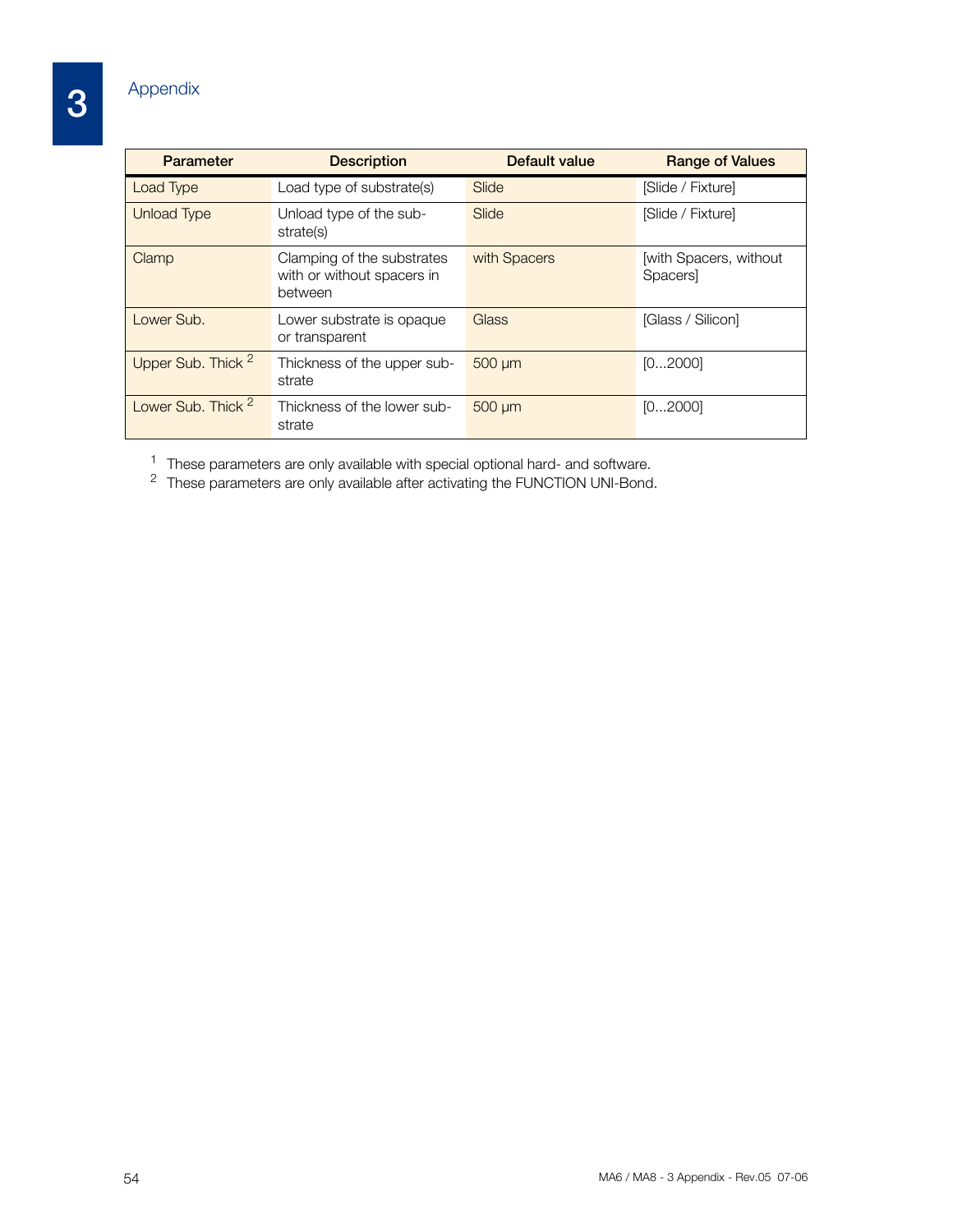3

## 3.2 List of Abbreviations

| Θ              | Theta rotation                              |  |
|----------------|---------------------------------------------|--|
| Al. Gap        | Alignment gap                               |  |
| AL400          | Large gap alignment system                  |  |
| ВA             | Bond aligner                                |  |
| <b>BSA</b>     | Bottom side alignment                       |  |
| <b>BsSubPx</b> | WEC with spacers beside substrate           |  |
| CIC            | Constant intensity controller               |  |
| Cont           | Contact                                     |  |
| <b>DIP</b>     | Mikro switch at microcontroller card        |  |
| <b>DVCU</b>    | Digital video control unit                  |  |
| Е              | Error message                               |  |
| Exp.           | Exposure                                    |  |
| Exp. T.        | Exposure time                               |  |
| Flood-E        | Exposure type: flood exposure(without mask) |  |
| F-WEC          | Force-sensor WEC                            |  |
| GlobCont       | Global WEC, contact mode                    |  |
| GlobSpac       | Global WEC, spacer mode                     |  |
| <b>GWEC</b>    | Global wedge error compensation             |  |
| Hard           | Exposure type: hard contact                 |  |
| Hard Ct        | Exposure type: hard contact                 |  |
| HC Wait T.     | Hard contact wait time                      |  |
| ΙR             | InfraRed                                    |  |
| ISA            | Inter substrate alignment                   |  |
| L:F            | Load the substrate by fixture               |  |
| Ŀ:S            | Load the substrate by slide                 |  |
| I FD           | Light emitting diode                        |  |
| Low Vac        | Exposure type: low vacuum contact           |  |
| Lvac-Ct        | Exposure type: low vacuum contact           |  |
| M.Pin          | Middle pin                                  |  |
| МA             | Mask aligner                                |  |
| Mholder        | Mask holder                                 |  |
|                |                                             |  |